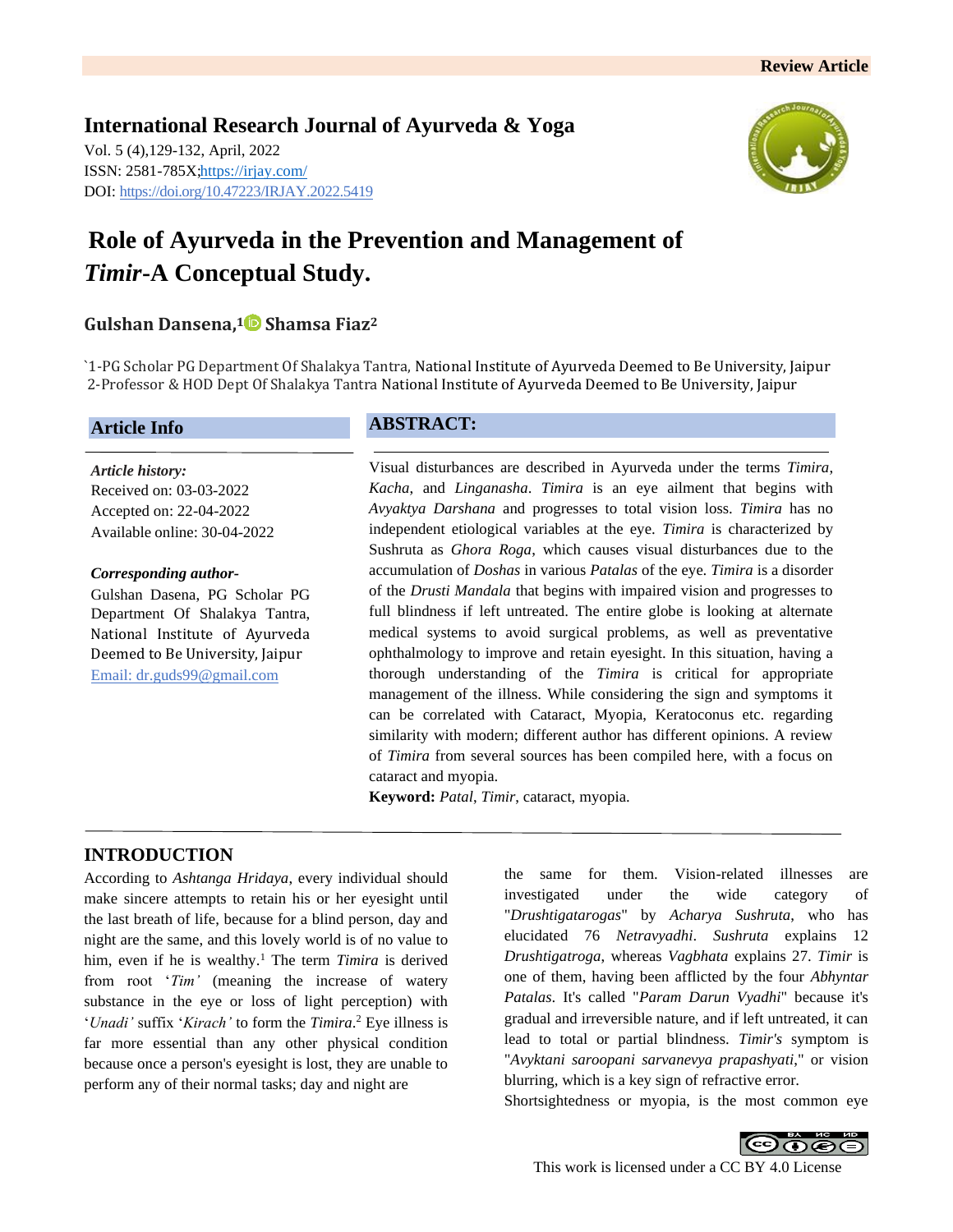illness in the world, with significant social, educational, and economic consequences. The prevalence of myopia is 8.5% (95% CI, 7.1–9.9%) in urban and 6.1% (95% CI, 4.5–7.7%) in rural children, with highest prevalence in urban 11-15-year age group (15.0% in last decade). Myopia is caused by genetic factors acting in many biochemical ways; a weak or deteriorated sclera and cornea are important contributors in the development of myopia. According to one recent study, students who do a lot of 'near work' are more likely to acquire myopia. Stress is thought to play a role in the development of myopia. Nutritional variables are also important in the development of myopia.<sup>3</sup>

Cataract is the most common cause of bilateral blindness in India, where blindness is defined as vision of less than  $20/200$  in the better eye on presentation.<sup>4</sup> In India, cataract is said to be accountable for 50-80% of the country's bilaterally blind people. Global agencies working to eliminate avoidable blindness have committed their support for the ''Vision 2020: The Right to Sight'' effort in operationalizing initiatives to minimize the burden of cataract blindness.<sup>5</sup> A cataract is a condition that causes a loss of vision owing to opacity in the crystalline lens of the eye. Fading colours, fuzzy vision, halos surrounding light, difficulty with bright lights, and difficulty seeing at night are all possible symptoms.<sup>6</sup> This can make it difficult to drive, read, or recognise faces. Cataracts can cause blurred vision, which might raise the risk of falling and depression. *Kaphaja Timira* is a *Drusti Mandala* illness that begins with hazy vision and progresses to disorders such as *Kacha* and *Linganasha*, which are linked with full loss of eyesight and have the characteristics of cataract if left untreated.<sup>7</sup>

### **MATERIAL AND METHOD**

Different Ayurveda texts such as Charak Samhita, Sushruta Samhita, Ashtang Sangraham, Ashtang Hridayam etc. and their respective commentaries in Sanskrit as well as Hindi where the *Timir* is mentioned have been referred for this literary work. The relevance of *Timir* in modern context, its prevention and treatment aspect is also researched using articles from different websites. For the discussion, all of the gathered information has been reorganized and critically reviewed, and an attempt has been made to draw certain meaningful insights.

#### **Conceptual study**

According to *Acharya Sushruta, Krishna Mandala* is originated from *Vayu Mahabhuta.*<sup>8</sup> When *Vayu in Garbhavastha* gets vitiated due to *Dauhrida Vamana* leads to *Vikrutakshi.*<sup>9</sup> *Acharya Vagbhata* has taken outer part of cornea as *Twak* while describing *Sadhyasadhyata* of *Kshata Shukra.*<sup>10</sup> So, *Timir* should be taken as *Twagata Vata* (*Rasa / Indriyagatavata*) described by *Acharya Charaka* which may be *Beejajanya.*<sup>11</sup>

*Patala* and *Timira* are two words in the *Dristirogas* idea that demand special attention. In the course of the illness, the *Patalas* are the *Ashraya sthan*, and the *Patalas* are restricted to *Dhatus*. *Dosha* extends from the first to the second *Patala* and up to the fourth *Patala*, becoming more severe as it spreads to the next *Patala*. *Timira* is characterised as a condition that begins mildly and progresses to severe blindness if left untreated. *Timira* causes a painless eyesight loss that might be abrupt or gradual. *Adhimantha* in an acute stage, such as acute angle, causes the most painful visual loss. Although visual field loss owing to preexisting glaucomatous optic atrophy can be associated with *Timir*, closer glaucoma with substantial visual field loss does occur.

*Charak* includes *Timir* in *Vata Nanatmaja Vyadhi* because *Pranavayu*, i.e. *Indriyatha Sannikarsha*, is the final point of vision. Despite the fact that *Patalas* are *Panchabhutika* in nature, they are more prevalent in *Agni Mahabhoot*. All three *Doshas* are involved in the process of vision as well as vision defects. *Alochaka Pitta* is divided into two types: *Chakshyuvaisesik*, which participates in picture production, and *Buddhivaisesik*, which analyses and retains the image using the mind. *Pranavayu* carry the visual impulse to the visual centre in the brain. *Tarpak Kapha* is meant for scotopic vision and form sense and *Alochaka Pitta* for photopic vision and light sense.

Vision defects occur according to the vitiated *Dosha* and affected *Dhatu* or *Patala*. Thus *Patalas* are explained on the basis of severity of the diseases. Visual field defects are also related to the affected parts of *Dristi Kacha* or lens, *Dristipatala* or retina, *Dristinadi* or optic nerve and *Dristimarga* or visual pathway. Because *Mana*, or mind, and *Buddhi*, or intellect, are both responsible for vision, disruptions in either of these can cause vision problems such as visual hallucinations in fever, migraine, and so on $^{12}$ 

*Dristigata Roga's* symptoms are simply complementary to the disorders discussed in Modern ophthalmology.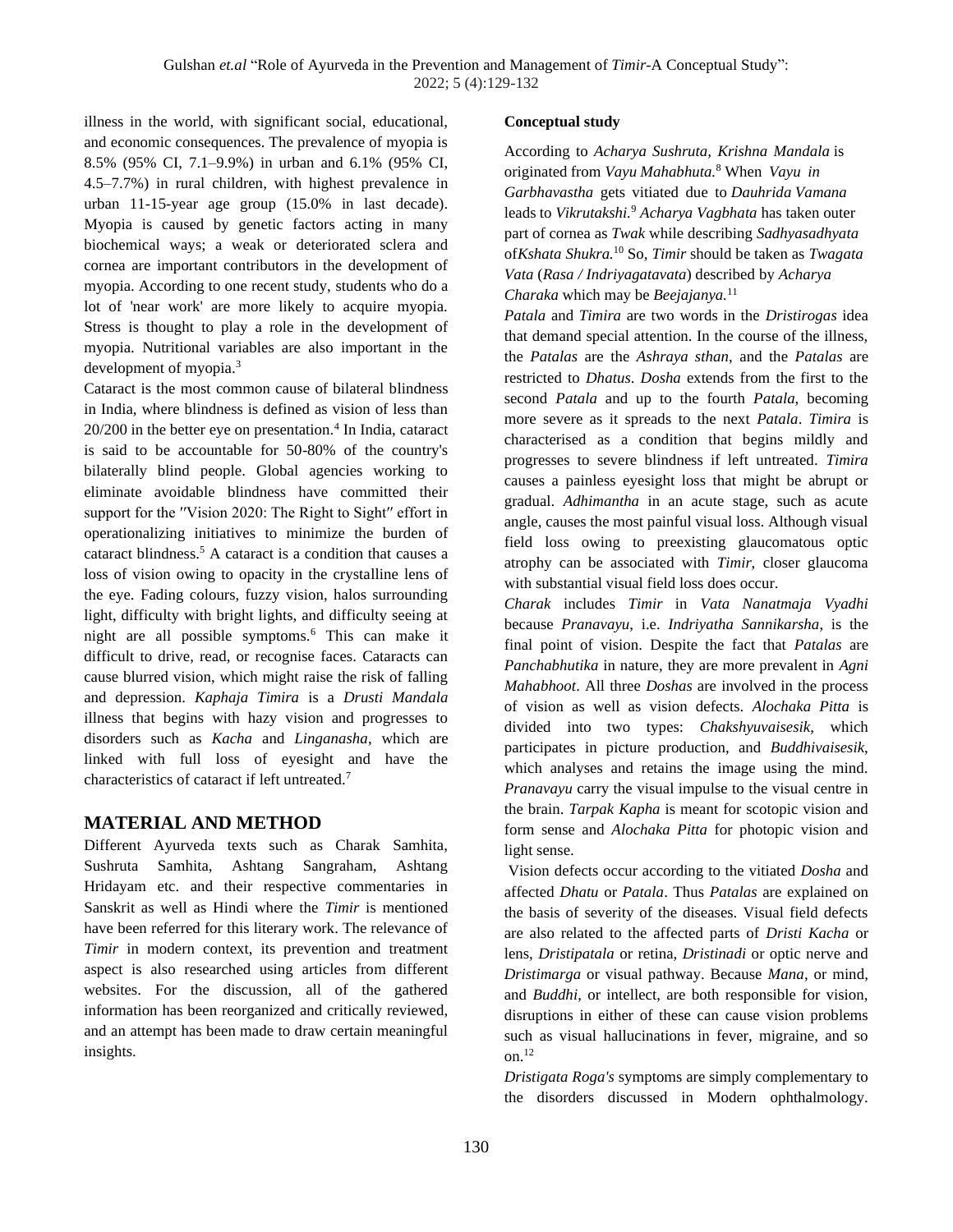Because the *Murdha* or *Shirah* (head) is the seat of *Pranavayu* and the eye is the seat of *Alochak Pitta*, most *Dristi* disorders may be treated with *Vata Shaman Chikitsa* for the head and *Pitta Shaman Chikitsa* for the eye.<sup>13</sup>

**Prevention and treatment of eye diseases:-** *Triphala Puranghirta, Yava* ,green gram *Shatavari, Aamlaki, Patol,* and other herbs, according to *Sushruta,* are beneficial in preventing *Timir*. The *Chakradatta* introduced *Padabhynga* (oil massage in foot) to this. *Padabhyanga* is good for eye, *Vagabhata* identities 4 major nerves in the feet that connect to the eyes. These transmit the effect of the medicine applied over the feet in the form of massage.<sup>14</sup> *Timir* may be avoided by taking *Shatavari, Aamalaki, Triphladi*, and *Yavadi Payas* (milk) on a daily basis. *Nasya*, <sup>15</sup> *Tarpan*, <sup>16</sup> *Pindi*<sup>17</sup> are the preventive and treatment measurement of all eye disease.

According to *Acharya Chakrdata,* consuming *Triphla Kwath, Kalka or Churna* with *Ghrita*, *Madhu* (Honey) on a regular basis helps to heal all sorts of *Timir*. All eye problems can be treated with *Netradhawan* (washing of eye) and *Triphla Kwath*. Aside from *Gandush, Panital Gharshna* (rubbing of hands) after lunch is also beneficial in preventing visual problems.<sup>18</sup> *Timir* can also be deranged by using *Vachadi, Madhuk-Amalakadi*, and *Krishna Tila Kalka* on the head region before bathing.<sup>19</sup> Cooked vegetables of *Jeevanti, Changeri, Tanduliyak, Vastuk, Chilli, Mulkapotika, Patol,Karwellak, Vartak, Jangal & Shakun Mamsa* etc. are beneficial for visual acquity.

# **DISCUSSION**

*Timir* was believed by *Sushruta* to be "*Paramdarun Vyadhi*," which means that if left untreated, it will eventually lead to blindness. *Patalgat Timir* symptoms have been linked to refractive error. Vision issues are caused by refractive error, which is a serious public health issue. There is no pharmaceutical therapy for refractive error accessible in modern medicine, and the treatments that are available have considerable drawbacks. As a result, *Ayurvedic* science can be investigated to find a better way to manage this ailment. In Ayurveda, Acharyas presented a variety of therapy options such as *Netrakarma, Kriyakalpa, Panchkarma, Chakshuya Dravya* (medicines), *Pathyakar Aahar-Vihar* (beneficial diet) and *Rasayana Yoga* (Rejuvenate combinations), among others. In the case of acute eye problems, *Sushruta* recommends doing *Langhna* (light diet)*, Snehana*  (Oleation)*, Nasya* (Medication with nasal route), and *Virechna* (Purgation) for three days for *Dehashudhi*  (Purification of body), followed by *Abhishyndokta Tarpna* etc *Kriyakalpa* (Procedure). As we all know, *Netra* (Eye) is the home of *Alochaka Pitta*, which is fed by *Pachaka Pitta*. Since *Koshtha shudhi* (Purification of abdomen) is advised for three days to break down *Timir's Samprapti. Timir's* main line of therapy is *Snehpanottar Virechana*, followed by *Raktmokshna*. *Snehana* & *Swedana* are recommended before *Virechana* because they aid in the breakdown of *Doshaghnata*, *Strotoavrodha* (obstruction of channels) and their opening, softening, dissolving *Shleshma*, producing vasodilation, and so on. All of these aid in the regular flow of *Vatadi Dosha*, medication penetration to the cellular level, improved blood circulation, and the elimination of harmful materials from the body. *Virechana* is beneficial not only for the removal of *Pitta Dosha*, but also for the elimination of *Vata* and *Kapha Doshas*. It aids in the removal of *Vata-kapha Awarana* and the opening of the body's channels.

### **CONCLUSION**

*Timira* is a *Drusti Mandala* illness that begins with hazy vision and can progress to severe vision loss if left untreated. In various phases of immature cataract, all of the signs of *Kaphaja Timira* might be seen. *Kaphaja Timira* is a kind of *Sadhya Vyadhi* that can be treated with medications and surgeries. As a result, cataract cannot be considered a disease in Ayurveda; it is a collection of symptoms caused by many *Doshas* in various *Patalas*  (Layers of eye). The majority of the symptoms of *Kaphaja Timira* may be related to immature cataract, *Kacha* to mature cataract, and *Linganasha* to super mature cataract among the *Timira Rogas*. *Patalgat Timir* can be correlated with refractive error in symptoms point of view. Thus we can conclude that *Timir* can be correlated with refractive error, cataract and keratoconus.<sup>20</sup> Based on the signs and symptoms keratoconus considered as *Vataja Timira*. <sup>21</sup> Treatment modalities described in *Ayurvedic* text helps to prevent vision disorder and to maintain the visual acquity.

**Acknowledgements:- Nil Conflict of Interest – None Source of Finance & Support - Nil**